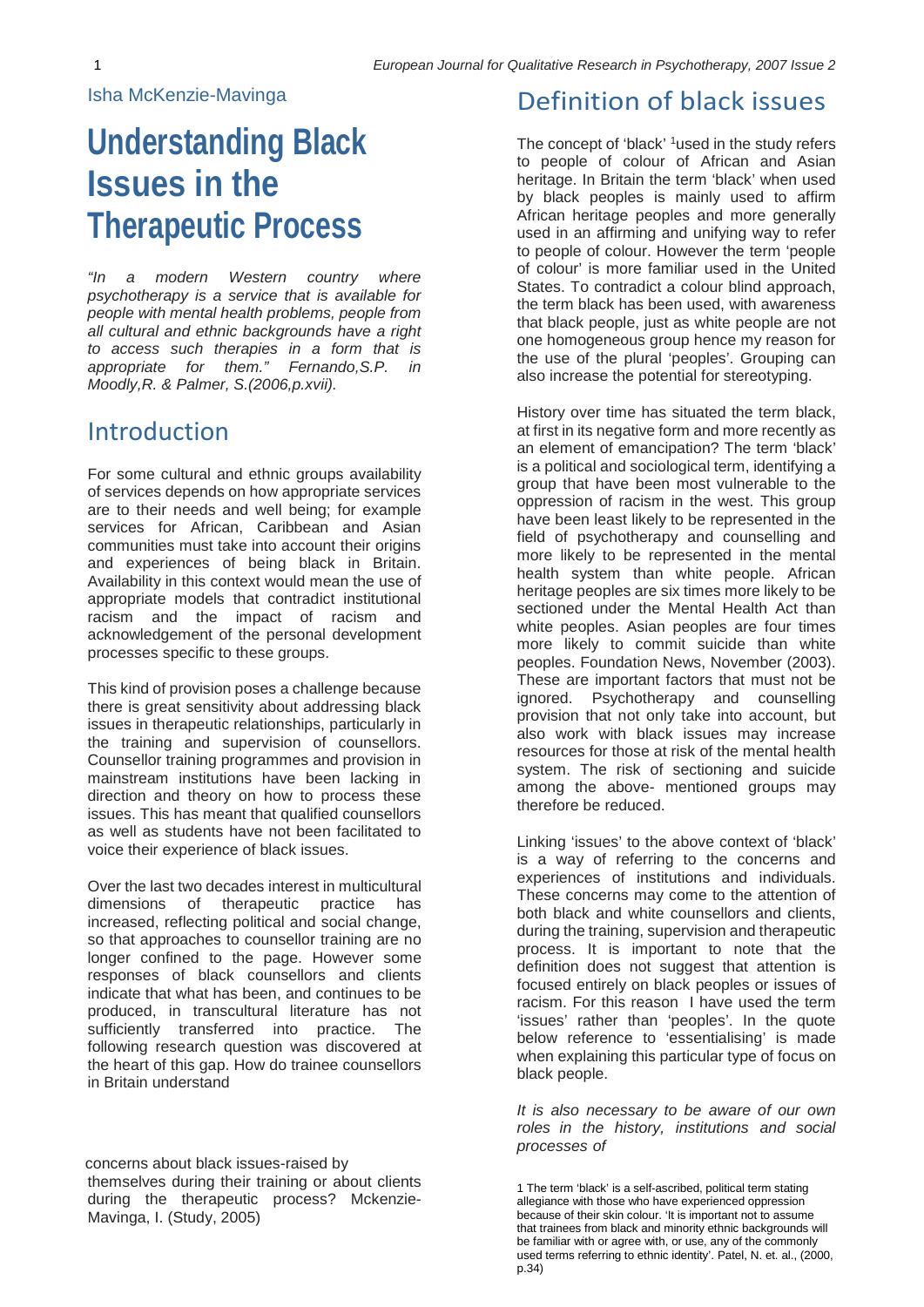*the inequality, which frequently confront us in cross-cultural work. Beyond this for our part we must avoid essentialising and totalising our clients as 'black subjects' (Hall 1992) and search for ways in which we may help them discover a range of representations of themselves and in this way encourage a critical dialogue around personal politics. Krause (1998, p.161).*

When essentialising occurs the focus is frequently directed on to experiences of racism, with little understanding of the impact of social history on the personal development of both black and white counsellors and clients. In this sense the impact of slavery, colonialism, partition, caste systems and indentured labour are all to be considered in the present climate of transcultural communication; however historical factors of oppression should not be taken for granted as the main factors.

Research carried out among Asian women in Glasgow, Tyrell 1998 in Netto et al (2001 p3) showed that while respondents identified racism as one of the many contributory factors, family problems, loneliness and bereavement were cited as the main sources of their depression, fear and stress. The impact of these experiences on black peoples has silenced some white counsellors who have felt unable to voice their lack of knowledge and experience in these areas. Some black counsellors have bee silenced due to the confines of Eurocentric theory in their training. In many situations this has affected their emotional ability to verbalise their understanding of and empathise with African and Asian people's experiences.

Tuckwell, G. (2002, p43) sheds light on these experience. She suggests that:

*The search for identity, which is common to both groups and the symbolic representation of blackness and whiteness in the inner world is tightly interwoven with images and memories from colonial past, as well as current social realities. This leads to differences in the intrapsychic development of black and white people as a result of the collective memory and experiences of oppression. The traditional white belief in black inferiority and white superiority has had a particular function for white groups in obscuring the need to look more deeply at unresolved feelings and issues about self and other.*

The impact of the collective colonial memory that Tuckwell refers to has been woven through counsellor training and has created a certain numbness and lack of voice in varying degrees for both black and white counsellors. This numbness has resulted in a general lack of voice in relation to black issues in counsellor client communication.

African American psychologist Niam

Ackbar, a pioneer on the question of historical impact and lack of voice, aptly summarises this phenomenon:

*Although we are five to six generations removed from the actual experience of slavery we still carry the scars of the experience in both our social and mental lives. Psychologists and sociologists have failed to attend to the persistence of problems in our mental and social lives, which clearly have roots in slavery. Only the historian has given proper attention to the shattering realities of slavery, and has dealt with it only as descriptive of past events. (1996, p3)*

Often the voice of slavery and oppression puts people's backs up when discussed in psychological forums. It intrudes on the white therapist's persona with a legacy of guilt and black therapists may be reminded of the fear and loss associated with the pain and degradation of white supremacy. Ackbar suggests it has not been sufficiently attended to in the history of psychotherapy and counsellor training. There has also been a lack of theoretical models through which to study this subject as it relates to psychology.

In circumstances where I have been the only black voice challenging the lack of models in this area of training provision, I have felt as though I was carrying the burden of change on my own back. This is where the history of institutional racism becomes an important issue for consideration. Whether with colleagues, in the consulting room or within training sessions, I believe that African-Centred approaches would advocate that the effects of slavery and colonisation should be recognised as a key element in the process of what I call 'black issues'. Asian-Centred approaches advocate the importance of more present time concerns such as language, spirituality and confidentiality within their communities.

For many years while teaching counselling students about transcultural awareness and the impact of racism in counselling. I placed a greater emphasis on racism and its link to other oppressions as opposed to exploring how the therapist works with oppressions. I was not sufficiently addressing the process of listening to the experiences of black people in the context of their origins and heritage. Many theoretical books that support training have also focussed on racism, so the other bits of black people's lives and their developmental process is not given much attention. I became curious about why the students themselves were asking, "How do you do it". They needed further insight, personal understanding and experience to make these links. Counselling theory is a tool which provides a framework for understanding the client counsellor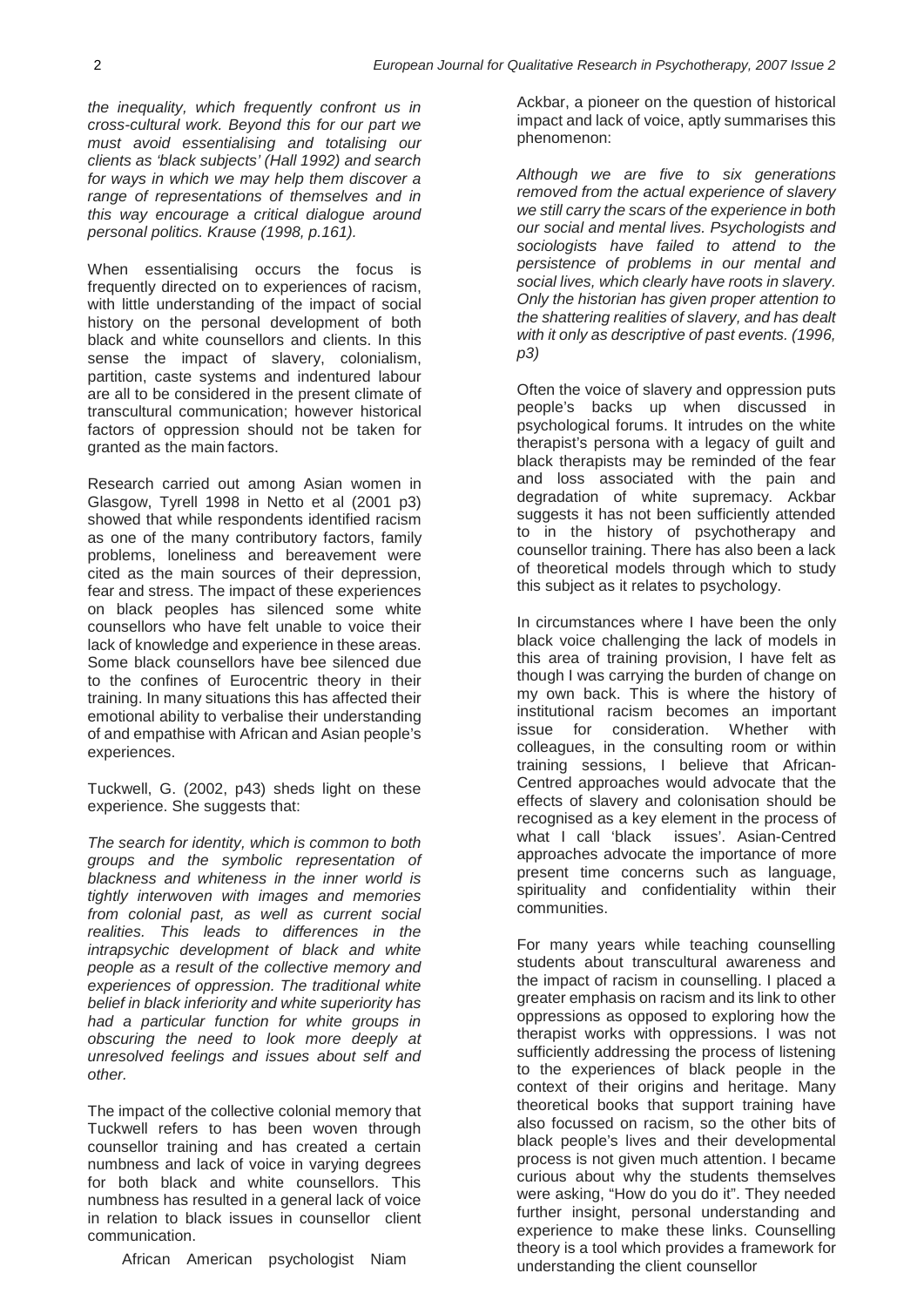relationship. Theory can incorporate cultural constructs which are generally applied to the counselling relationship. We must also be aware that theory can homogenise individuals and reduce personal stories to cultural stereotypes. This process can perpetuate institutional racism. <sup>2</sup> It became clear during the study that the development of skills to alleviate this dilemma was important. The study also showed that racism was the biggest concern among students.

#### **F i g u r e 1**



# Finding a voice

Below are some examples of trainee counsellors' concerns about working with black issues.

- $\Box$  What if a client rejects me because of my African Caribbean heritage?
- □ Most of the theory and models are from nonblack backgrounds; this does not fit into the way we think. How can we work with this?
- $\Box$  Do I have to have had personal experience of oppression to be an effective counsellor to a black person?
- $\Box$  Why do I experience difficulties asking my black and Asian clients about their experience of being black?
- $\Box$  How can I empathise when I don't know what it is to be black?
- □ What is expected of me as a woman of colour?
- $\Box$  How do you help with issues of identity and a sense of being black in Britain?
- $\Box$  How can we help with internalised racism?

 $\Box$  How can the historical view of a black person not being suitable to support a white person be addressed?

These questions raise facilitation issues for the trainer because it is not enough to just support their expression. As in the process of counselling relationships, these questions require reflective response and elucidation. I am aware that students are concerned about the meaning and understanding of their questions and how or whether the theoretical models they are taught may be configured to support their understanding of black issues. Is it appropriate to interpret these issues using Eurocentric concepts? How do I, as a black trainer having been trained in western Eurocentric ways assist students to feel valued in their learning about these issues?

# Rational for linking black issues research to practice.

There are three main reasons why a study on black issues in counsellor training was important. Firstly to curb the overrepresentation of black people in the mental health system. Second, the development of training. Thirdly, the Race Relations Act 1976 (Amended Act 2000) now gives public authorities and higher education a 'statutory general duty to promote race equality'. (CRE 2002).This duty needs to be more fully reflected in the world of counselling and psychotherapy and statutory authorities on accreditation. The race relations Act does not use the term 'black issues' but applies regulations to race issues without which black issues would not exist. The Act suggests that as a community of practitioners 'we' are responsible for change in the educational process. This approach proposes a challenge to institutional racism and therefore a challenge to dominant Eurocentric thinking in training and practice. This paper presents salient points from a study that enabled and empowered students to discover the voice of change within their training experience.

A survey (Mckenzie-Mavinga, I. 1991) carried out in the early nineties with 21 black counsellors and 21 black clients, asking what it meant to them to be working together therapeutically, concluded that:

**Training** 

Training was lacking an acknowledgement of black people's perspectives and experience.

**D** Therapists

Black therapists wanted to see changes in training institutions that consider the quality of learning relevant to the needs of black students.

<sup>2</sup> Tuckwell, G. (2002) describes institutional racism as consisting of established laws, customs and practices that unfairly restrict the opportunities of defined groups of people, whether or not the individuals maintaining these practices have racist intentions. (p.17).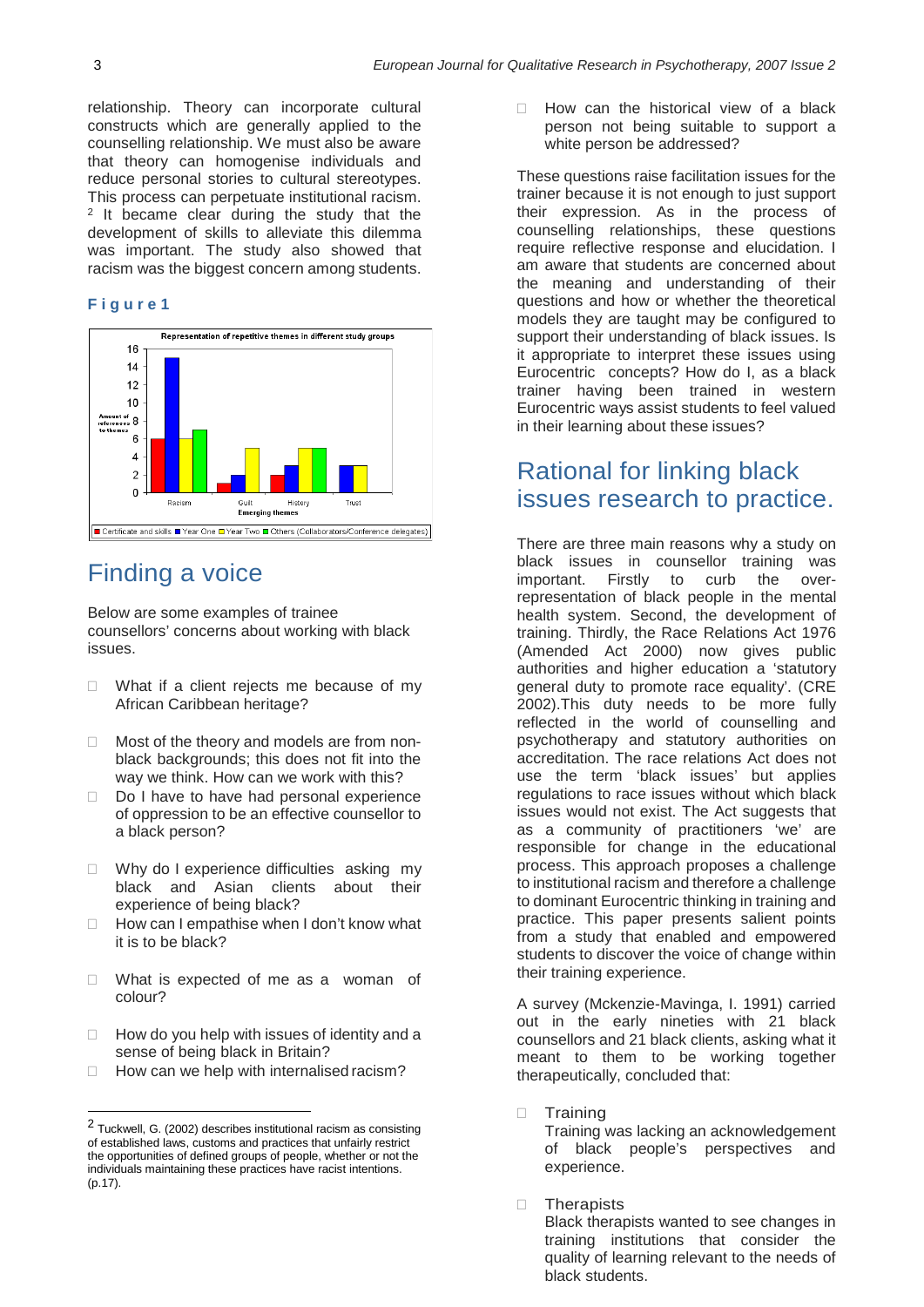Clients Black clients were happier counselling with 'someone like me' and felt they did not have to work so hard to be understood.

Acknowledgement, understanding and change appeared to be key factors in the response to the above mentioned survey. Since they are also key factors in the therapeutic process, they warrant responsive action in the training field.

The response of black clients indicated that what was being produced in the literature on black issues was not being transferred into general practice. The survey also showed that black counsellors were attending to black issues, but they experienced training as inadequate. Enrolment of black students on counsellor training courses has increased, clearly showing a need to find ways of including their experiences and the experiences of clients they would be trained to work with.

On a personal level, insights and knowledge about what has been missing in counsellor training on black issues has come from an understanding of my own development and selfknowledge as a black woman. I have grown to understand that opportunities to explore personal experiences integral to my growth and development as a black woman have been limited by eurocentricism $3$  in both my personal and professional life. For example I was raised by white carers who did not know how to groom my hair or initiate discussions with me about my African Caribbean identity and history. Lack history was also excluded in my own education and training as a counsellor. Working with students who read about black issues, but asked how to address black issues with clients, highlighted a similar gap in knowledge and between knowledge and practice. Taking an active approach, I designed a study that brought together research and practice. The missing element of black issues was then integrated into my work with the training programme as a challenge to its Eurocentric framework. Howitt & Owusu-Bempa (1994) affirm this situation*:*

*Psychology as an organised discipline, as taught and practised, ascribes little value to the experiences of black people. They are important only in so much as they reinforce white people's sense of superiority. Out and out Eurocentricism permeates assumptions, outlook and instruments of psychology. But it is this psychology that has*

*stormed through the world to be adopted even by black nations, uncritically and wholesale' (P.127)*

The term Eurocentric is frequently used in literature about research and Multi-cultural Counselling. Morrow, Rakhsha & Castaneda. (In Ponterrotto, et al., 2001) highlight the dominant influence of Eurocentric paradigms.

*Although traditional research methods have assembled a wealth of knowledge within the field of counselling, the "compass" used to guide such knowledge has been a Eurocentric paradigm that reflects the perspectives of white middle class males. (Stanfield 1994, Sue, 1999, Sue, Kurasaki & Srinivasan1999) Intuitively, the multicultural researcher questions the effectiveness of such paradigms when applied to marginalized populations. (Padilla & Lindholm1995; Slife, 1998; Sue et al., 1999) How can the worldviews of people of colour be understood when the researchers "compass" is directed by the polarities of a Eurocentric worldview? From the qualitative researchers view the participants in the study are the researcher's "compass". The participants direct the nature and direction of the researcher's journey, and meanings are made of the data from the ground up, that is from the lived experiences of the individuals and cultures under investigation. (P.576)*

# A study of black issues in counsellor training. Mckenzie-Mavinga 2005

## Principle of Shared Concerns (Phase 1. of the study)

During the early phase of the study colleagues were interviewed about experiences of black issues in their training. Below are some excerpts from these interviews. Sharing thoughts on the lack of attention to black issues broke the isolation that we were experiencing. The concept of shared concerns was developed from this experience. By 'shared concerns' I am referring to the process of voicing experiences linked to the same theme. <sup>4</sup> Mckenzie-Mavinga (1997)

#### **Black issues, a missing element : - Excerpts from interviews with experienced practitioners trained between 1987-2002**

**White Jewish female:** "How appropriate and when is it appropriate to ask questions related to

<sup>3</sup> Some view eurocenticism as the gap between individualism and collectivism. Others view it within its links to colonialism. In the context of training and black issues I am viewing it as the accepted status quo of white middle class domination of the theoretical knowledge base which supports psychological theory.

<sup>4</sup> This concept evolved from a previous study exploring whether there may be a cathartic process in the experiences of black women shared through poetry.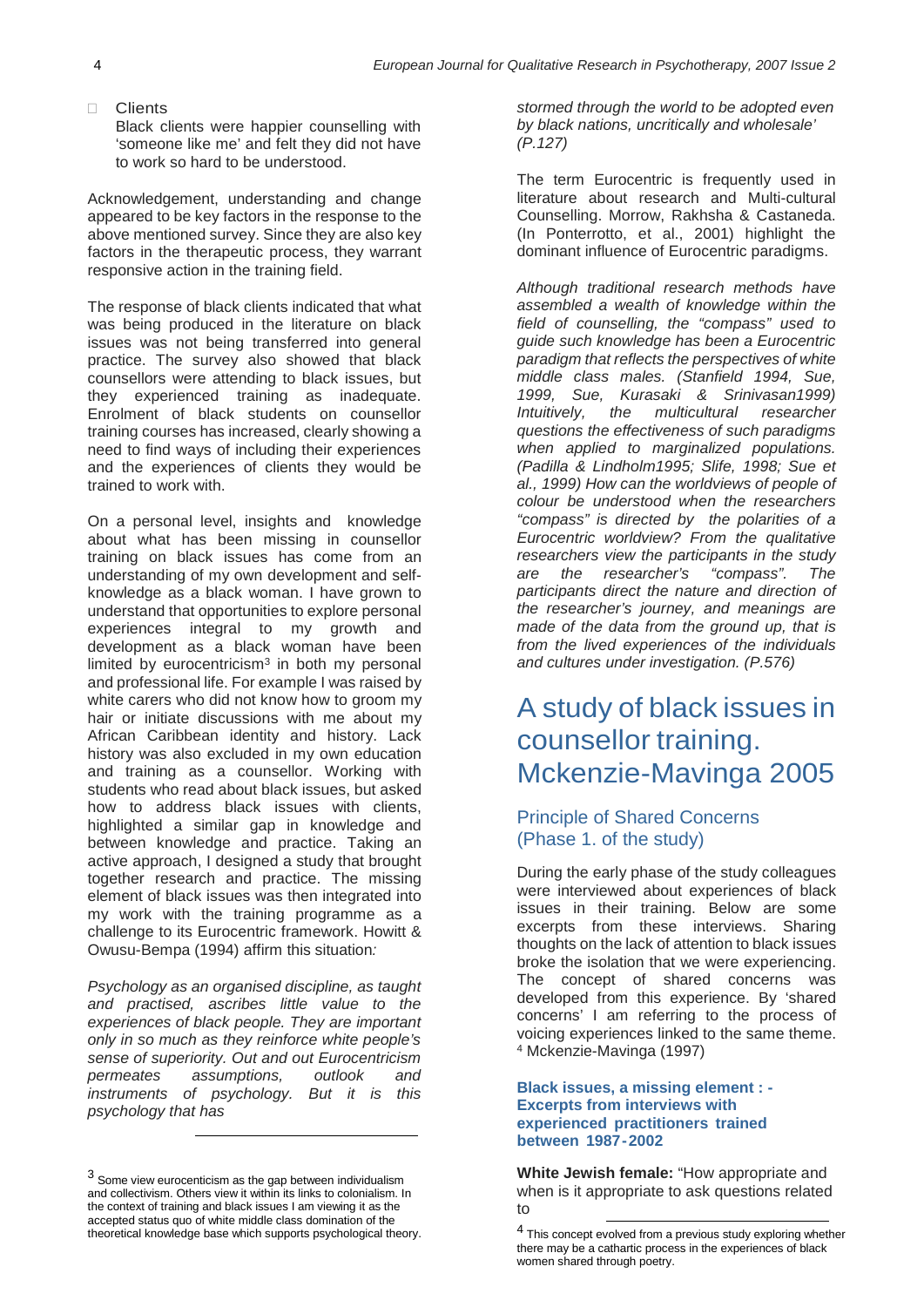race and ethnicity? People were not aware of black issues or areas like disability at the time I trained.

**Asian Hindu Female:** "I don't feel that I learnt a lot of theory regarding black issues when I was training. It was a self-directed course. We did some workshops and I was part of a group that decided to work on equal opportunities.

#### **Placing the phenomenon of black issues into training (Phase 2 of study)**

With the support of my colleagues we integrated workshops on black issues into the counsellor training curriculum. When discussing the skills needed to develop the project, it was clear that none of us had been adequately trained. Being the lone black tutor I was shuffled into the role of the 'black expert'. I had previously resisted this role, but on this occasion kept my defences at bay for the purpose of moving the training on. This dynamic was also apparent in the training groups when white students wanted black students to share their experiences so that they could learn from them. Whilst the sharing may be beneficial to sharers and listeners, black students felt empowered to question how their own learning would be supported if they were placed in the role of expert.

I asked the students about their concerns about black issues and we embarked on discussions. We discovered that trainee concerns were similar to staff concerns. Below are some examples of concerns that were put forward.

**White female trainee:** As a white woman how can I be effective in counselling black clients?

**Black female trainee:** How can I hold on to my sense of being black in a white counselling world?

As a black counselling trainer I feel compelled to respond to the questions raised by white students, although I am challenged to put aside my feelings about white racism and listen well to their concerns. It is often difficult to separate the cultural impact of racism from general concerns about not knowing. How do I contradict student's Eurocentric expectations of me, the Eurocentric influences on them and yet provide knowledge and emotional development within the Eurocentric framework of my institution?

## Emerging Concepts

Two main concepts emerged from the study process of re-evaluating Eurocentric dominance. These were called finding a voice and recognition trauma.

#### **1. Finding a voice**

The concept of' 'Finding a Voice' portrays an emancipatory 5process evolving from the silence of not having previously had dialogue about black issues within training programmes. This was expressed in the interviews with colleagues and in the students' narratives. Analysis of students' shared concerns showed that the main issues being expressed appeared to link to experiences of the impact of racism on both black and white students in different ways. The process of compiling data from participant's narratives spread over the two year period of theirtraining.

The workshop process and trainee's narratives showed that racism was a key theme that needed to be addressed within the wider context of black issues. (See fig1)As a staff team we recognised that students' understanding could be supported by providing a space to contemplate the impact of racism.

#### **2. Recognition Trauma**

The concept of 'Recognition trauma' has been applied to the process of fear experienced by both black and white students in their process of consciousness about the impact of racism on their lives. For example: In their narrative, white students expressed feelings of guilt and fear when they listened to black trainee's experiences and feelings about racism. Black students expressed powerful feelings about being victims of racism and their process of internalising oppression. These experiences that I have named recognition trauma appeared to create stuckness and a perceived lack of safety to explore them on a deeper level. These responses have far reaching implications for the development of practice and made it clear that the focus on racism in the study could not be ignored. Like Klein's 'depressive phase,' 6Mitchell, J. (1991) this process can be viewed as a phase to work through during training and the therapeutic process Students' narratives expressing symptoms of recognition trauma are presented below.

**Black students observing white students response**: "I'm curious how some people react in a defensive way when black issues are mentioned, Are whites feeling attacked by the guilt of our history?"

**White students sharing feelings such as 'guilt':** "How much will my guilt affect?

<sup>5</sup> Denzin, N. (1989) 'As in the feminist approach, knowledge should be for emancipatory purpose'P.25

<sup>6</sup> By the consistent analysis of the negative as well as the positive transference, persecutory anxiety and schizoid mechanisms are diminished and the patient can work through the depressive position'. Klein in Mitchell, J.(Ed)(1991).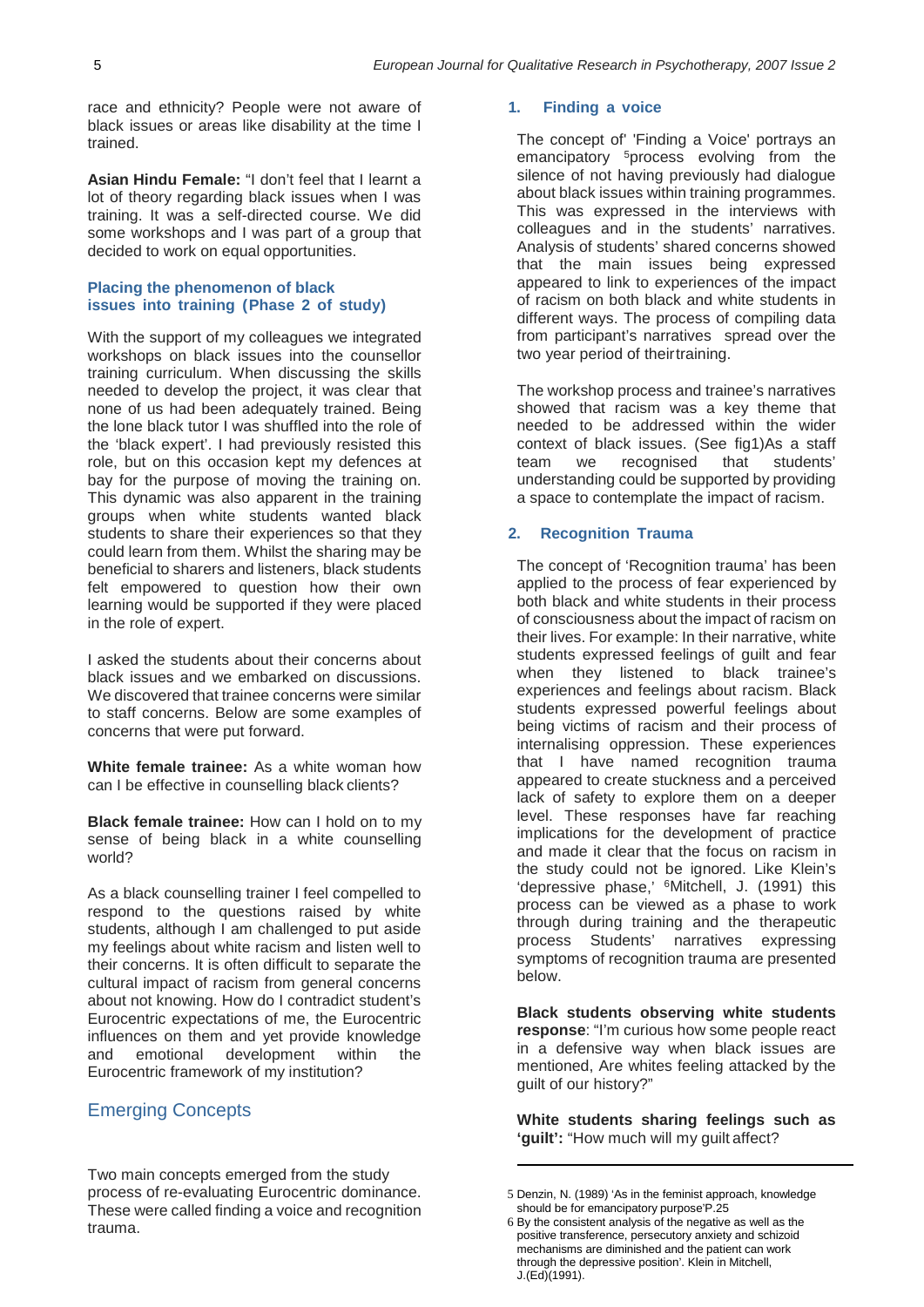**White trainee:** "What if I am racist to a black client?"

It must be noted that black students did not ask questions explicitly about the racism of white peers or clients, they addressed their concerns in terms of the impact of racism on themselves.

**Black trainee addressing the role of victim:**  "How can the historical view of a black person not being suitable to support a white person be addressed?"

Black students' concerns veered towards being accepted by white people and dealing with white peoples feelings about racism. This stance left little space for concerns about their relationships with other black people.

Working through the content of my own recognition trauma enabled me to develop an ability to facilitate the emotional content of students' shared concerns and recognition trauma.

### Modelling

Working within the boundaries of my role as tutor, researcher and black woman meant that I had to consider ways to listen to the narrative of students without my own judgements and counter- transference issues interfering with their sharing and assessment process. As a team of trainers we needed to create safety to unpack issues about the impact of racism, which seemed to take over at times.

#### **Facilitating safety issues**

**White male trainee:** "My fears are that if I say something that was honest, I feared the reaction that I would get and that reaction would continue outside of this room. I guess I have the fear of being accused of being racist. The only way that I can describe it as I have written about it in my journal. One Saturday after a workshop, I went away feeling as though I had been walking on broken glass. That's how it feels sometimes, like you have to be very guarded. You have to be careful what you say in case something that you say might be interpreted in the wrong way. Sometimes I have wanted to say something just to work through it and try it out, to say I am trying this. I'm not really sure what I want to say, but I haven't always felt able to do that".

#### **Researcher:** "What would the safety be like?"

"The safety would mean just to be free and bounce things out of my head and not fear that I was going to be accused of being racist Iguess".

### Giving up the role of black expert

Power issues with colleagues were also a concern and required me to challenge them when they were sitting back and leaving me to facilitate alone. This also meant that I needed to harness my eagerness to pitch in before they could intervene and let them at least make a mess of things, which I always encourage students to do. You need to get it wrong so you can get it right. However staying in the present with this dynamic was very challenging to the modellingprocess.

As the training course progressed I encouraged a reflective process with both students and colleagues. Whilst the trainers were honouring their commitment to equal opportunities, students had opted in via their enrolment on the course, but were offering narrative feedback as data voluntarily, outside of the training programme.

## Discussion about students evidencing their experience of black issues in skills development

**White female tutor:** "In my recent experience of practise assessments students were not picking up black issues, but they were evidencing the capacity to reflect on why they had not picked it up in the sessions and some of their fears. They were evidencing the capacity to go away and think about it and say what stops them doing something, saying something, but they were not evidencing it at the moment a client may need to have something validated. Something still is not happening relationally at the moment when something crucial may need to happen. Although what is happening is that some of them have much more awareness now".

Also some of them are ticking the box of having to jump the criteria of addressing black issues. They are naming something like I am white and they are black and then not taking it any further and as you were saying bolting it on the end. I am constantly challenging this, for some of them this might be a development because they may not have taken the time to recognise this before, so I am not clear what the evidence is".

**Researcher:** "There was a time when students and colleagues thought that you address the difference between black and white as soon as you open the counselling session. "I am black and you are white or I am white and you are black and how do you feel about this?" I think our students are realising there is more than that, because a lot more information about how it feels to be in this position is being shared".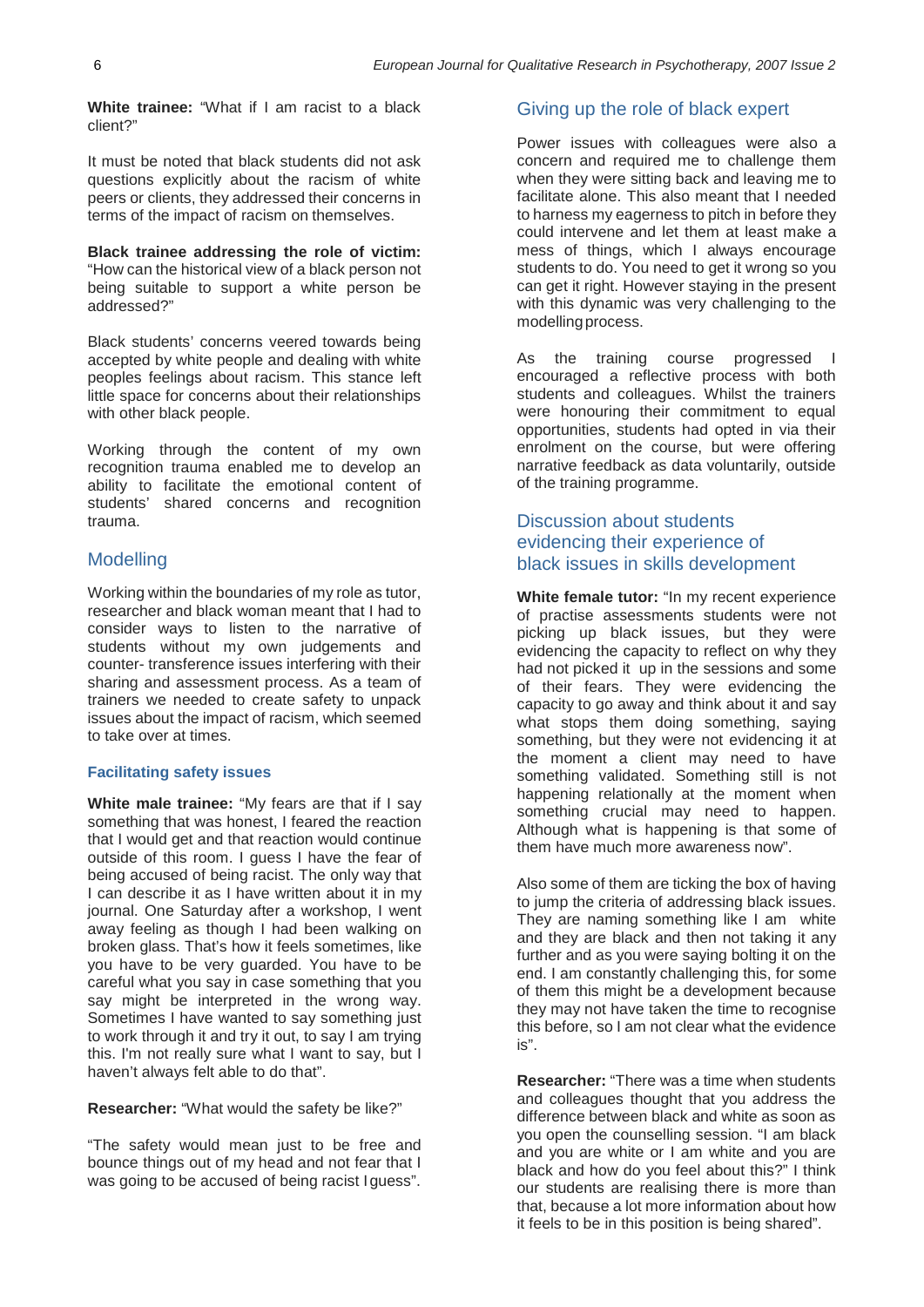# Conclusion: A bridge between fear and transformation

The process of data collecting over a two year period whilst being in a participatory role with students was challenging and rewarding. It was challenging, because of the impact of racism that sat like a layer on top of black issues and raised powerful feelings of fear and anger. It was rewarding, because many students developed confidence to voice their concerns and dialogue with each other and their clients about black issues. This has led to a greater awareness of students' different cultural groups and their associated oppressions.

An analysis of terminology used to express concerns and share experiences showed that all groups of students, particularly those groups in the early stages of their training were considerably more concerned about racism. Year two training group showed greater concern about guilt and history linked to racism, although trust and safety to discuss black issues was raised as important for all students.

Workshops on black issues with trainee counsellors encouraged them to voice their concerns. At first there was a mixture of responses, including willingness, compliance, resistance, curiosity, fear, denial and anger. It took a few workshop sessions to assist students to work with the complexities of unfamiliar territory, yet permission to explore their concerns. The benefits have been twofold. Firstly they seem to have gained a heightened awareness of their own personal identities and cultural oppressions. Secondly, they were overcoming their fears of having a dialogue about black issues with both black and white peers and their clients. These challenges have heightened opportunities for working with the cultural and racial elements in their practise. Whilst supporting students to find their therapeutic voice on black issues, it is important to remember their different needs, which may vary according to the trainee's own cultural and racial experience.

The situation of 'swamping' (a term used by a student) was challenging. One of my ethical concerns when planning the study, had been that an over focus on racism might undermine the main intention of a general exploration of black issues and cultural concerns of other minority groups. General in a sense of space to explore the developmental process of black students and relationships within and between black groups and white students' relationships with each other that concern black issues. It became clear that a focus on racism, although a primary concern had prevented these explorations because it created

an interracial dynamic between black and white students, as opposed to a deepening connection within their respective groups. It must be noted that this dynamic may impact on the client/counsellor relationship.

I found that the role of 'black expert' was assigned to the most vocal and willing black students. At a later stage, having realised that this created a lack of reciprocation towards their own learning, they challenged their white peers to stop investing in them as facilitators. White male students who were also in the minority began to speak of their concerns about being called racist and also the powerful impact of listening to the feelings of black women. This was an empowering moment born out of the process. Both black and white students were challenged to find new ways of listening and learning from each other and their clients.

As a parallel process my colleagues began to develop their awareness of black issues and their own stuck ness about racism. As I relinquished the role of 'black expert', white colleagues developed greater awareness of their capacity to facilitate black issues within training. We have only begun to scratch the surface of this topic 'black issues' in counsellor training, but a bridge between fear and transformation has been built.

I have used this paper to voice my understanding of the needs expressed by both experienced and trainee counsellors to find and listen to their own voices and fill the gap in their clinical development. Rather than placing the emphasis of black issues solely on case material about black clients, they may be more self-reflective and able to transfer their personal and social knowledge of black issues into practice.

A synopsis of this study and tips for trainers is available in a booklet: Mckenzie-Mavinga I.  $(2005)$  A Space to Contemplate Understanding black Issues in Counsellor training and The Therapeutic process. For copies contact[:](mailto:i.mckenziemavinga@londonmet.ac.uk)

[i.mckenziemavinga@londonmet.ac.uk](mailto:i.mckenziemavinga@londonmet.ac.uk)

# Other Publications

Mckenzie-Mavinga I. *Linking Social History and the Therapeutic Process* in Research and practice on Black Issues. Counselling & Psychotherapy Research. 3(2) June 2003, 103-106, British Association for Counselling & Psychotherapy.

Mckenzie-Mavinga I. *Creative writing as healing in black women's groups*, in Aisha Dupont-Joshua, I. (2003 ) (Ed) *Counselling in Intercultural Settings.* London: Routledge